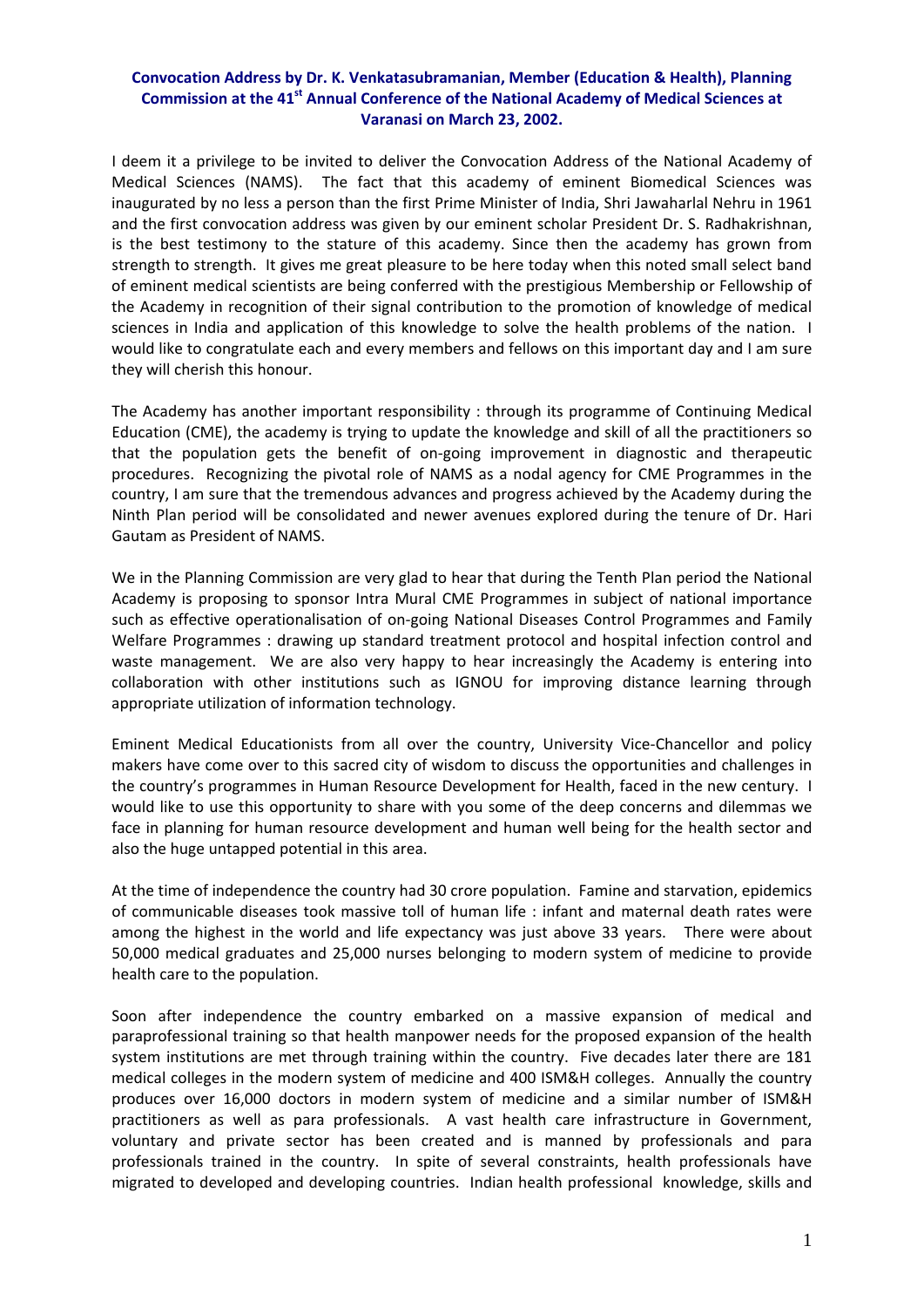commitment have gained global recognition. These achievements are impressive. However there are several paradoxes, which are causing increasing concern.

The country has succeeded in producing large number of skilled professionals who man major hospitals and teaching institution in the country and abroad. But even after five and half decades after independence, there are huge gaps in critical health manpower in primary health care institutions in remote rural and tribal areas. The initiatives taken up by most of the states to correct this problem have not been very successful.

There are massive interstate differences in health indices, health care institutions and health manpower production. The four states (Karnataka, Andhra Pradesh, Tamil Nadu and Maharashtra) have over  $1/3^{rd}$  of country's medical colleges. However populous states with poor health indices such as Bihar and UP with large gaps in health manpower & poor heath infrastructure are not investing adequately in health manpower production t meet their health care needs.

Initially, most of the medical colleges were funded by either state or central Government. The Indian Medical Council Act as amended in 1993 providing that no person shall establish a medical college and no medical college shall open a new or higher course of study or training or increase in its admission capacity without prior permission from the Central Government because we have adequate number of doctors to meet the health care needs of our population. In spite of this, newer medical colleges are being set up not only in the areas where there are very few medical colleges but also in those, which already have a large number of medical colleges.

Over the last two decades, several medical colleges have been set up in private sector. There had been massive disparity in the criteria for admission and fee structure between private and Government funded medical colleges. Judicial intervention, has to some extent, moderated the differences in the criteria for admission and fee structure between private and Government funded institutions. However even today large sum of money is being spent for admission in good medical colleges indicting that demand for these continues. It is important to meet the demand for medical education in a manner that would enable the country to meet growing healthcare needs of the population.

The rationale for investment in health manpower development is to provide good quality healthcare to the citizens and improve health indices of the population. The outcome and impact of all the efforts to improve health status of the population depends upon the knowledge, competence, skills, aptitudes and commitment of persons providing health care. India's achievement in health and family welfare are impressive. However we have to recognize that some of our neighbouring countries with far less investment in health manpower development have far better health indices.

The vast health care infrastructure in the Government sector is to provide essential primary healthcare, emergency life saving services, family welfare services, and services under national disease control programmes free of cost to all citizens. However ready access to health care at affordable cost continues to elude both rural poor and urban slum residents. Unmet needs for contraception and maternal child health exist in all states; if all these unmet needs are fully met the country will easily achieve the goals set in the National Population Policy. Coverage under many disease control programmes is poor and many persons seeking care for these problems do not have ready access to Government services. About 80% of curative ambulatory care is provided by the private practitioners some of who are untrained. Hospitalization ranks among major causes of indebtedness not only among poor but also among middle‐income population.

Over years, there has been a perception that the quality of Medical Education has declined. This might partly be due to difficulties both the teachers and the students had in coping with the explosive expansion in medical knowledge and technology during the last two decades. Mushrooming of medical colleges and para professional institutes with inadequate staff and infrastructural facilities has undoubtedly contributed to the decline in quality of teaching and